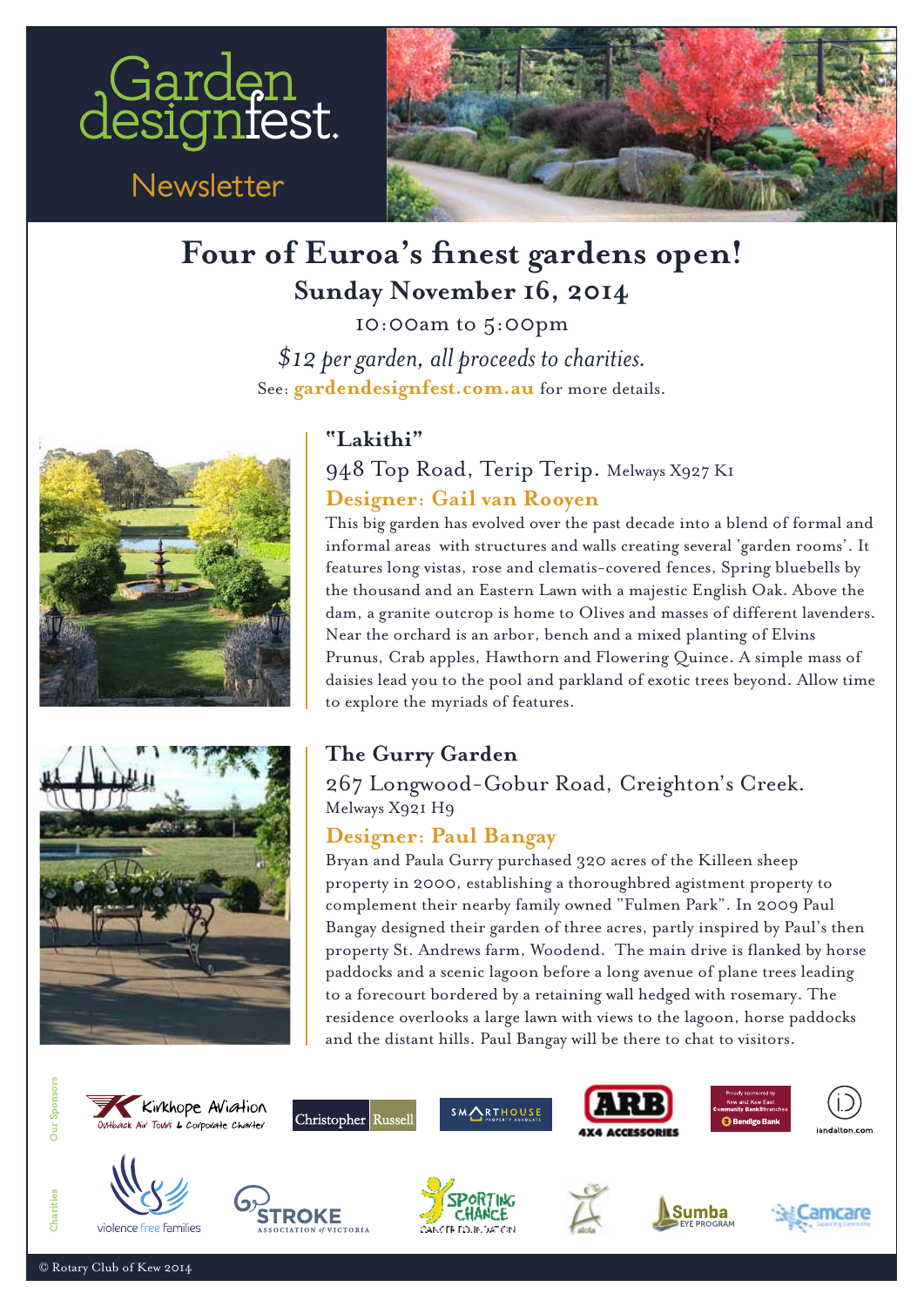# Garden<br>designiest.

 $Newsletter$ 







#### **"The Falls"**

142 Longwood-Gobur Road, Longwood. Melways X921 J9

#### **[Designer: Robert Boyle](http://www.gardendesignfest.com.au/designers/17-designers/designer/81-robert-boyle-1.html)**

and welcome refuge from the summer's heat. The current owners, Joan and Ian Ball have extended the garden to 9 acres including an<br>
enhanced vegetable and flower garden, local stone walls and terracing, 'The Falls' is a working pre-Depression homestead below a spectacular Strathbogie granite ridgeline. It nestles in an eclectic old garden that overlooks a natural waterfall with views out to the 'Boyd-esque' landscape beyond. Several generations of pastoralists have added their touch, including a stately Ginko, Chinese elm, Macadamia, Avocado groves, vineyards (the first to be established in the Strathbogie Ranges) Cork Oaks, Birches and many large native trees. It has become a cool Joan and Ian Ball have extended the garden to 9 acres including an

#### **"Killeen" Homestead**

224 Longwood-Mansfield Road, Creightons Creek.<br>Melways 921J9 || **Killeen Homestead**<br>| 224 Longwood-Mansfield Road, Creightons Creek. Melways 921 J9

# Melways 921 J9<br> **[Designer: Rick Eckersley](http://www.gardendesignfest.com.au/designers/17-designers/designer/98-rick-eckersley.html)**

properties. The 4500 acres of prime sheep country have seen more<br>than 150 years of gardening. David and Joan Fowles of Fowles Wine designed garden to see in 150 years of gardening. David and Joan rowles of rowles wine<br>bought the run-down homestead in 2003. They commissioned<br>Rick Eckersley to create a landscape that knitte the previous eras of six on Moral Section Peninsula; and Sunday and Sunday Peninsula; and Sunday Peninsula; and Sunday Peninsula; and Sunday Peninsula; and Sunday Peninsula; and Sunday Peninsula; and Sunday Peninsula; and Sunday Peninsula; and Euroa garden to a contemporary Australian interpretation. The o of the Homestead. Three of the largest known Irish Strawberry<br>Trees (Arbutus unedo) arch across the eastern terraces with a stately **[Australia's Premi](http://www.gardendesignfest.com.au/gardens/19-gardens/euroa-area/129-rick-eckersley-garden-two.html)er Open Carden Weekender Open Garden Weekendorf Open Garden Weekendorf Melbourne,<br>Premier Open Garden Weekendorf Open Carden United Stablished in 1838, just three years after the settlement of Melbourne,** Trees (Arbutus unedo) arch across the eastern terraces with a stately erver sensitive arrows, and we can consider the current water a state, **gardendesignfest.com.au** building carefully preserved.Killeen Homestead, established 1838, is one of Victoria's fir<br>properties. The 4500 acres of prime sheep country have see Established in 1838, just three years after the settlement of Melbourne,<br>Killeen Homestead, established 1838, is one of Victoria's first farming properties. The 4500 acres of prime sheep country have seen more bought the run-down homestead in 2003. They commissioned Rick Eckersley to create a landscape that knitte the previous eras of the garden to a contemporary Australian interpretation. The oldest and largest recorded Wisteria in Victoria drapes across the façade



Kirkhope Aviation ack Air Tours & Corporate Charter



**SMARTHOUSE** 

















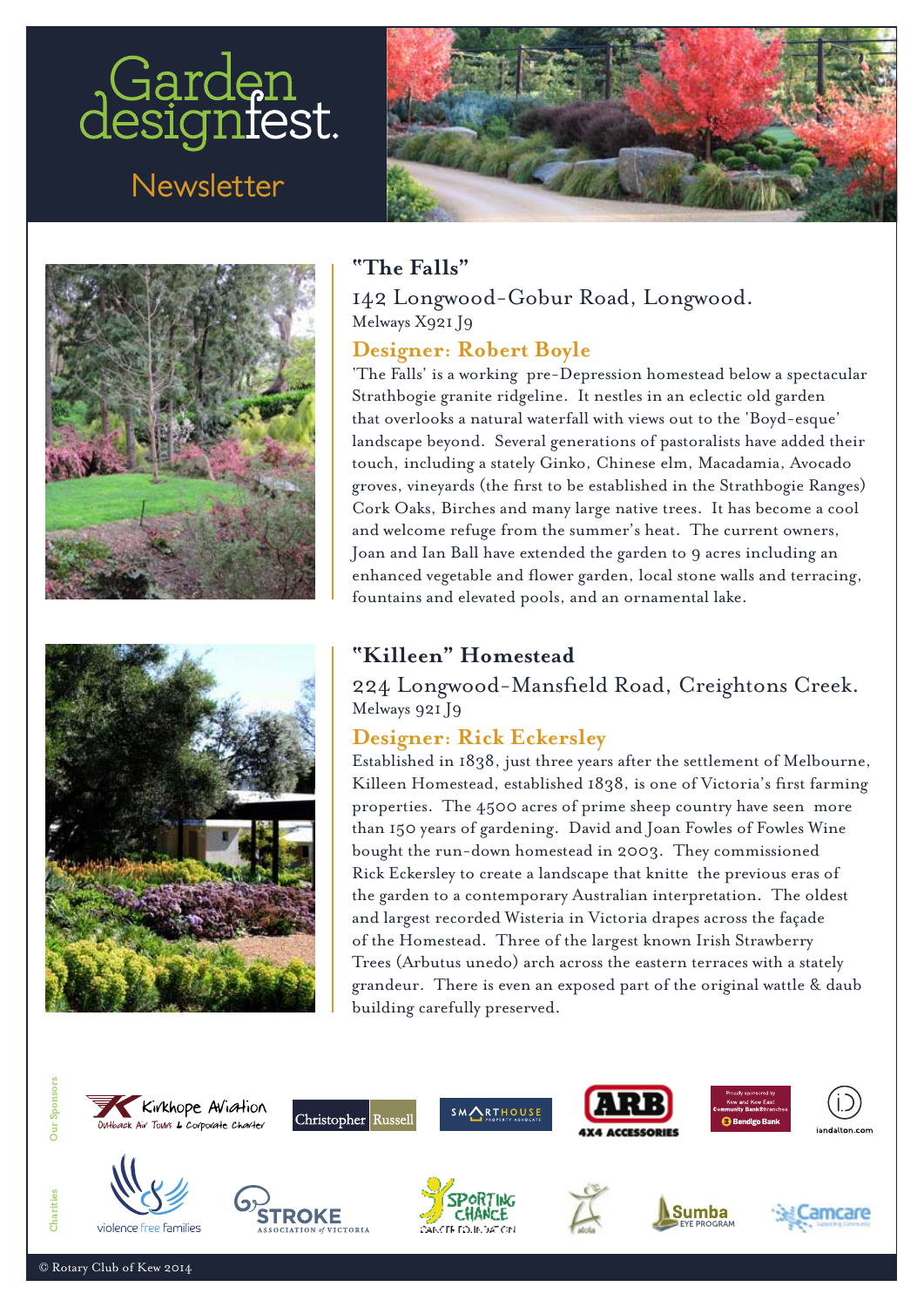

## **About Our Town Euroa**

Euroa (pop 3200) in the Goulburn Valley is 164km north-east of Melbourne on the Hume Highway, a two-hour drive. Explorers Hume and Hovell passed through here in 1824 en route to Port Philip. In 1836, Thomas Mitchell cut a track nearby for drovers and their stock.

Much of our wealth once came from sheep but now it comes from horse studs. We also produce quality cool-climate wines, available to try at cellar doors.

Ned Kelly's gang robbed our National Bank on 10 December 1878, seizing £2000 worth of cash and gold. The gang's base was at Faithfulls Creek Station and they held bystanders hostage in the storeroom. After the robbery, the gang forced the bank staff back to the station so they couldn't raise the alarm. They treated their hostages to a trick riding show before galloping away.

Euroa's the birthplace of cricketer Merv Hughes and home of three Victoria Cross winners from the *Pour and this world wars.*<br> **Australia** Premier Open Garden Weekendamerican Medicine Company of the Company of the Company of the Company of the Company of the Company of the Company of the Company of the Company of the C Boer and First World Wars.

# *Australia's Premier Open Garden Weekend* **To Euroa by special bus from Fed Square!**

gis and social visit also<br>Gail Van Rooyen, and w , speciacular gardens are designed by Paul Dangay, Robert Doyle and<br>drive! The cost of \$200 per person includes entry to three gardens, worth \$30, funch pack, snack and drink,<br>garden booklet and notes. The large, spectacular gardens are designed by Paul Bangay, Robert Boyle and<br>Gail Van Rooven, a Gail Van Rooyen, and well worth the drive! We have laid on a special Euroa bus departing Federation Square and returning Federation Square. The cost of \$200 per person includes entry to three gardens, worth \$36, lunch pack, snack and drink, garden booklet and notes. The large, spectacular gardens are designed by Paul Bangay, Robert Boyle and

Parliament-house side of Fed Square. Pickup point is NOT Flinder Kussen Gourt, the riverward extension of Kussen St on the<br>e. Parliament-house side of Fed Square. Pickup point is NOT Flinders St but Russell Court, the riverward extension of Russell St on the

 $\sum_{i=1}^{\infty}$  display of  $\sum_{i=1}^{\infty}$ return at about 6.00pm. The drive is two hours each way. Please arrive at the departure point no later than 8.15am. The bus will depart on time at 8.30m and<br>return at about 6.00pm. The drive is two bours each way

We suggest a visit to the toilets inside Federation Square (ground level, just past the cafes) since there is designed to designed to see in Melbournes. Execution of no on-board toilet on the bus. urs each way.<br>Ion Souare (ground lovel, just pest the eafee) since th  $\mathcal{G}$  and  $\mathcal{G}$  are  $\mathcal{G}$  and  $\mathcal{G}$  and  $\mathcal{G}$ We suggest a visit to the toilets inside Federation Square (ground level, just past the cafes) since there is<br>no on-board toilet on the bus.

six on Mornington Peninsula; and on Sunday  $\alpha$  and  $\alpha$ , for the Euclidian spectrum  $\alpha$ ,  $\alpha$ ,  $\alpha$ ,  $\alpha$ ,  $\alpha$ no (emission secondition) no on-board toilet on the bus.<br> **Car Parking**: The Federation Square multi-level Car Park is accessible from Russell Street or Batman **gardendesignfest.com.au** North East Victoria. The Teacharon Square multi-level Car Tark is accessible from Russell Street of Bathland.<br>Ave (Exhibition Street extension – City Link) and quick access to Fed Square. The cost of all day secure parking is \$16. designed gardens. Eighteen to see in Melbourne; **Car Parking:** The Federation Square multi-level Car Park is accessible from Russell Street or Batman

This is a unique opportunity to meet designers Emergency contact on the day: Bus guide Margaret Thomas 0438 0 For full details, visit our websi For full details, visit our website www.<mark>gardendesignfest.com.au</mark> Emergency contact on the day: Bus guide Margaret Thomas 0438 045 904 **gardendesignfest.com.au**



violence free families

discover new possibilities.